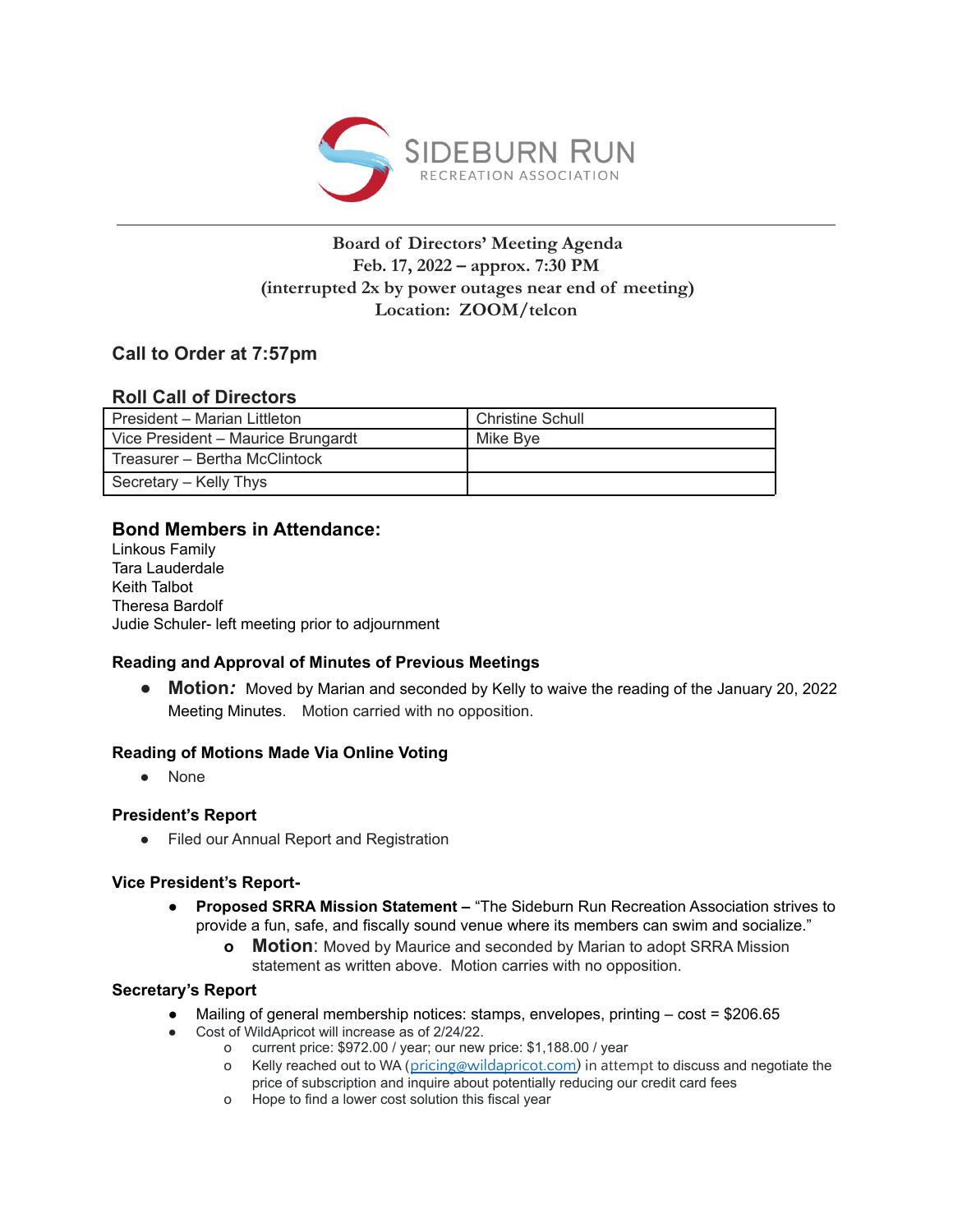## **Treasurer's Report**

- Financial Reports
- **●** Moved by Marian and seconded by Maurice to adopt the budget as presented in email on 2/16/22
- **●** Fiscal year discussion- are we able to change our fiscal year?--> a by-law discussion

#### **Review of Bills and Communications**

#### **Standing Committee Reports**

Communications (Open)

- Next newsletter to be sent out in March, once there is news to share.
- Melissa Talbot to assist with newsletter development- include dues increase

Membership (Christine, Committee Chairperson)

- Membership Report (see WildApricot for membership data)
- Bond redemption checks went out in the first 2-3 weeks of January 2022
- Nicki Miller appointed to Membership Committee
- Christine indicated that 3 members have requested bond redemptions. One of these 3 requests included a donation of their bond.
- Bond redemptions and other items are being updated inside of the google drive, while Christine learns how to fully use the functions of Wild Apricot.
- Bond redemption list updates will go out by late March, or sooner.
- Christine acknowledged that Kelly Thys has worked on a postcard mailer to promote pool membership.
- Fundraisers, such as food trucks, will need to be planned for when the weather is warmer.
- **Open House discussed. Motion**: Moved by Marian and seconded by Christine to schedule a pool 'Open House,' granting free access to the pool during all operating hours for the general community, for June 5, 2022.

Nominations (Kelly, Committee Chairperson)

- emailed David Ward to inquire about interest in helping the board
- Marian indicated Eric Inman had just emailed to offer up helping on the SRRA board. Marian said she would reach out to speak to him.

Loss of power 8:25pm affecting Kelly Thys & Maurice Braumgart, ending the meeting, which was hosted by Kelly Thys. Meeting restarted at 8:47.

Operations & Maintenance (Bertha, Committee Chairperson)

- Tree Work looks good! Trees near baby pool are gone.
- **Motion**: Moved by Marian and seconded by Bertha to have the water at the pool turned on by no later April 9, 2022 in order to complete tasks at the scheduled work day (e.g. power washing). Motion carried with no opposition.
- NV Pools contract discussed for open/closing of pool**.** New total is \$6,650, representing a rise of \$850. It is accounted for in the passed budget. **Motion:** Moved by Marian and seconded by Kelly to approve the 2022 NV Pool contract. Motion carried with no opposition.

Social (Maurice, Committee Chairperson)

- Volunteer Appreciation Night Tentative Date –May 27, 2022
- Invite (beginning in March) and Charge (\$50-\$100) Food Trucks to set up on a periodic basis in the parking lot to sell food (open to the community)
- June Best Local Food Night